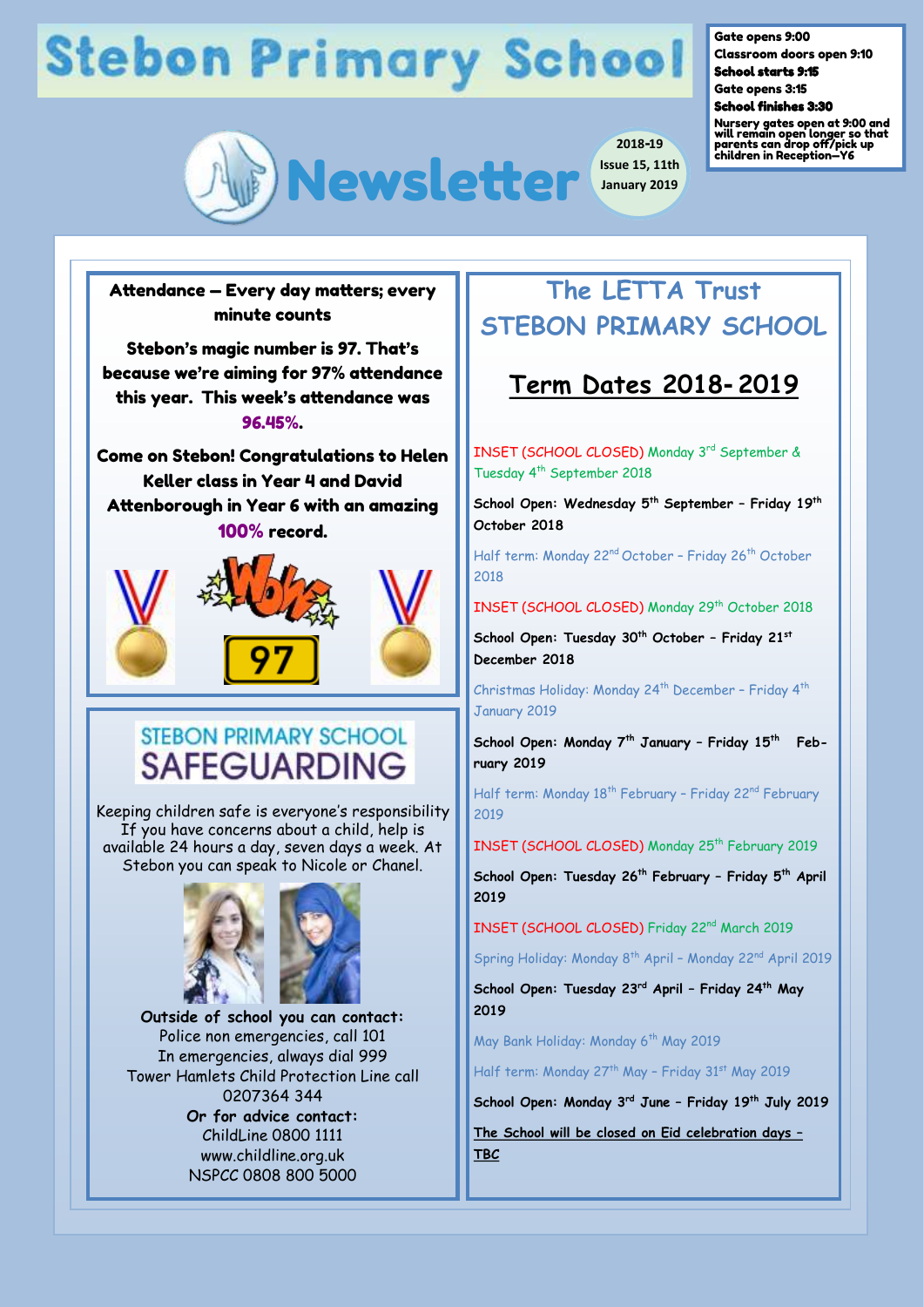

#### Gate opens 9:00

Classroom doors open 9:10 School starts 9:15

Gate opens 3:15 School finishes 3:30

Nursery gates open at 9:00 and will remain open longer so that parents can drop off/pick up children in Reception—Y6

### **Our School Day**

Happy New Year and a very warm welcome back! A gentle reminder on our school day:

### **School opening times for children:**

Breakfast club starts from 8.00am and the latest arrivals will be accepted at 8.50am.

Gate opens at 9:00am and classroom doors open 9:10am.

Learning starts promptly at 9:15am.

Any children arriving at or after 9.15am will have to go through the main office and be signed in on the late register.

Nursery gates open at 9:10am and will remain open longer to enable parents to drop off and pick up children in Reception-Y6.

### **School closing times for children:**

Gate opens at 3:15pm School finishes at 3:30pm

After school clubs start at 3.30pm - 4.30pm Library club starts at 3.30pm - 5.30pm Parents and carers need to arrive promptly at the main office, to collect their children at the end of clubs.

### **Steve the inventor visits our Year 4's**

Inventor and artist Steve Guy visited Year 4 this week and brought his marvellous automata along. After investigating how these machines work, our young design engineers constructed the mechanism for their own cam box. Later this term, they will design and make their own automaton.

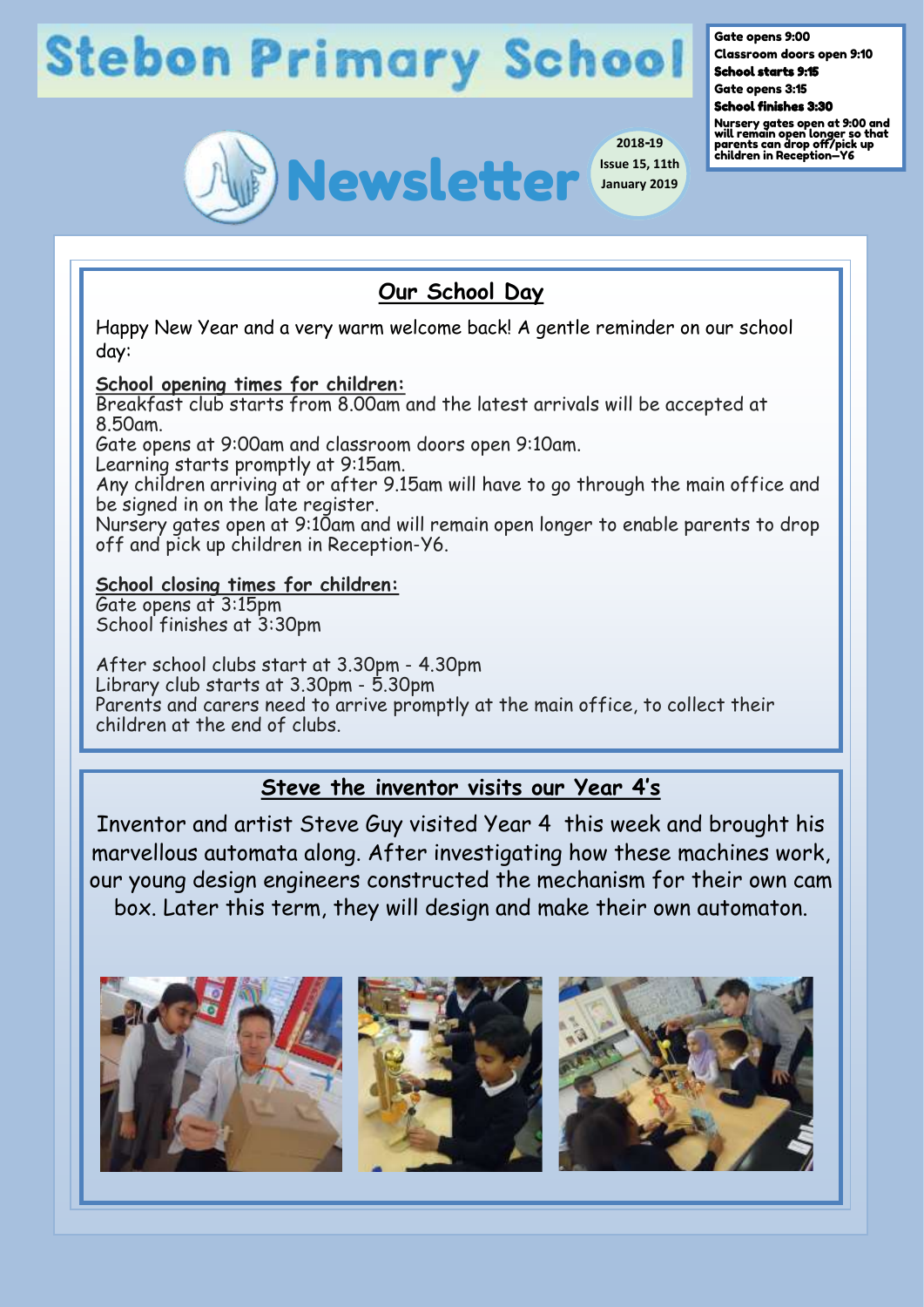

Gate opens 9:00

Classroom doors open 9:10 School starts 9:15

Gate opens 3:15

School finishes 3:30

Nursery gates open at 9:00 and will remain open longer so that parents can drop off/pick up children in Reception—Y6



## **Wednesday 23rd January 9.30am-11am**

We would like to invite parents and carers of children born between 1st September 2015 and 31st August 2016 to our Nursery Open Day.

- **Bring your child to visit our nursery setting, where you can:**
- **Stay and play with them**
- **Meet the team**
- **Ask any questions that you may have about applying for your child's nursery place.**





**Closing date for applications: 17 February 2019. Apply online at www.towerhamlets.gov.uk/schooladmissions**